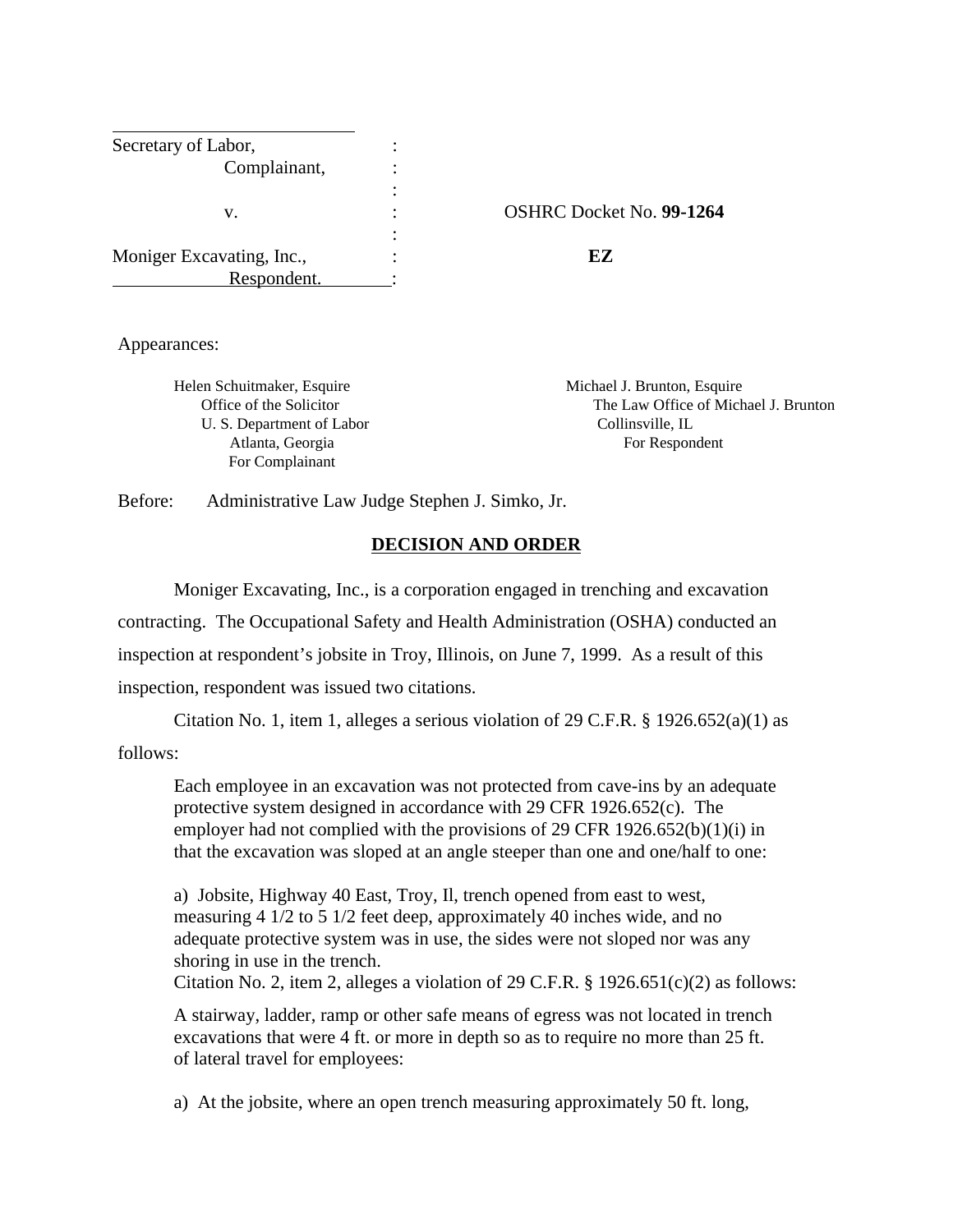and 4 1/2 to 5 1/2 deep, and 40 inches wide, had no safe means of egress available on site, such as a ladder, to enter and exit the trench.

Moniger filed a timely notice contesting the citations and proposed penalty. A hearing was held pursuant to the EZ trial procedures in St. Louis, Missouri, on October 5, 1999. At the conclusion of the hearing, a bench decision was issued vacating Citation No. 1, item 1, and Citation No. 2, item 1.

Excerpts of relevant transcript pages and paragraphs, including findings of fact and conclusions of law, are attached hereto in accordance with 29 C.F.R. § 2200.209(f).

# FINDINGS OF FACT AND AND CONCLUSIONS OF LAW

The foregoing decision constitutes the findings of fact and conclusions of law in accordance with Federal Rule of Civil Procedure 52(a).

## ORDER

 $\overline{a}$ 

Based upon the foregoing decision, it is ORDERED:

(1) Citation No. 1, item 1, is vacated and no penalty is assessed.

(2) Citation No. 2, item 1, is vacated. No penalty was proposed, and none is assessed.

STEPHEN J. SIMKO, JR. Judge

Date: October 29, 1999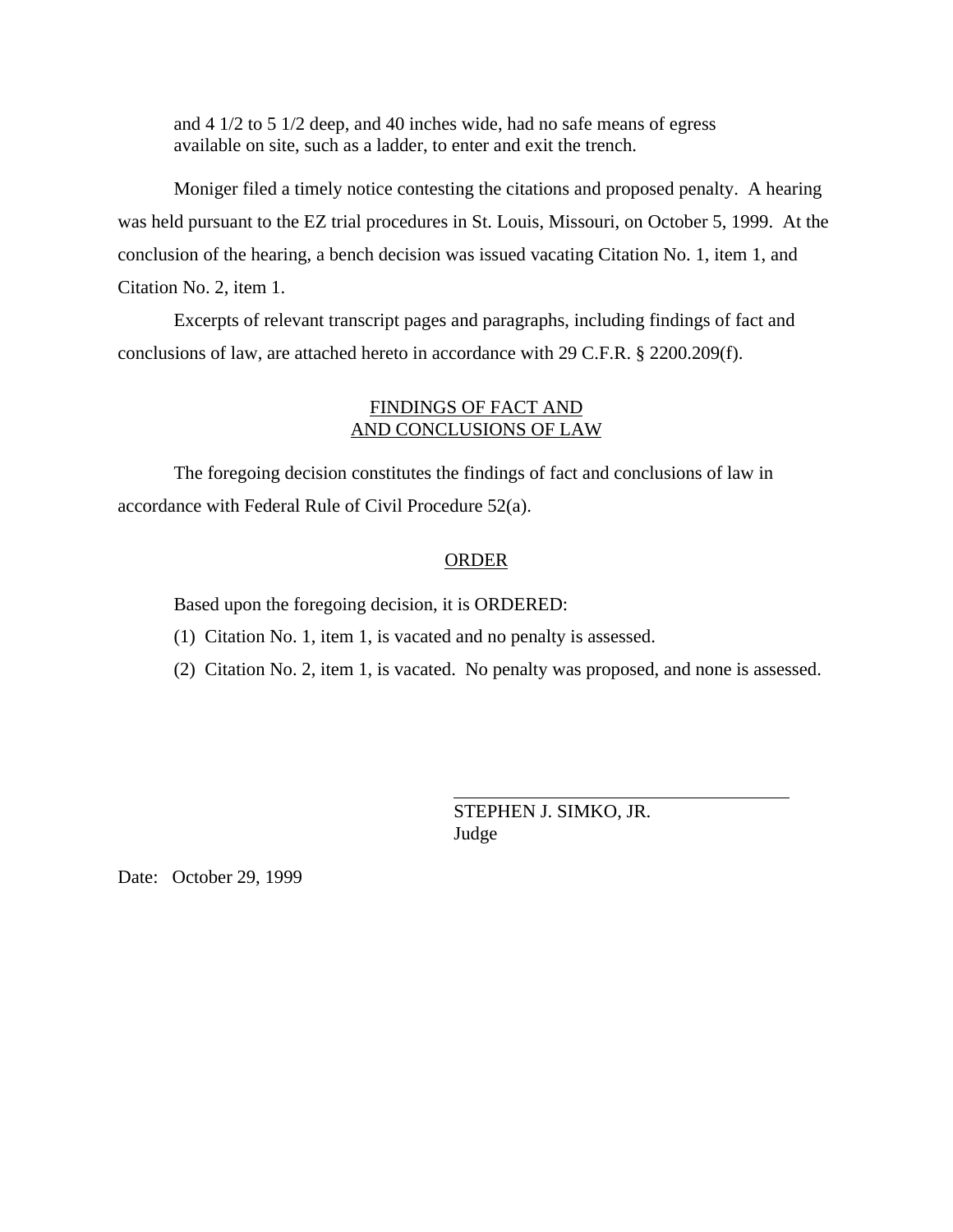1 where the lip is.

2 So, I kind of question the five-foot-six-inch

3 measurement in the first place. But, I think the only

4 direct evidence here is that there is no violation in

5 this case.

6 JUDGE SIMKO: All right. Give me about ten or 7 twelve minutes by myself, and I will enter a decision 8 at that time. Why don't you all come back at a quarter 9 to 12:00.

10 (Whereupon, a short recess

11 was taken off the record)

12 JUDGE SIMKO: We're back on the record. We took

13 a few minutes, and at this point I'm ready to enter a

14 decision in this matter.

15 This is an inspection that occurred at Respondent's

16 job site in Troy, Illinois, on Highway 40 East. It was

17 a trench construction job site. The trench in question

18 was to house a force main sanitary sewer line. This

19 line was to go approximately 5,000 feet.

20 The trench itself was approximately 40 inches wide,

21 four-inch PVC pipe, which may have been 13 to 20 feet

22 long, was to be installed in this trench. The depth of

23 the trench was scheduled to be approximately 48 inches.

24 The compliance officer, however, made three

25 measurements at one portion of the trench and found it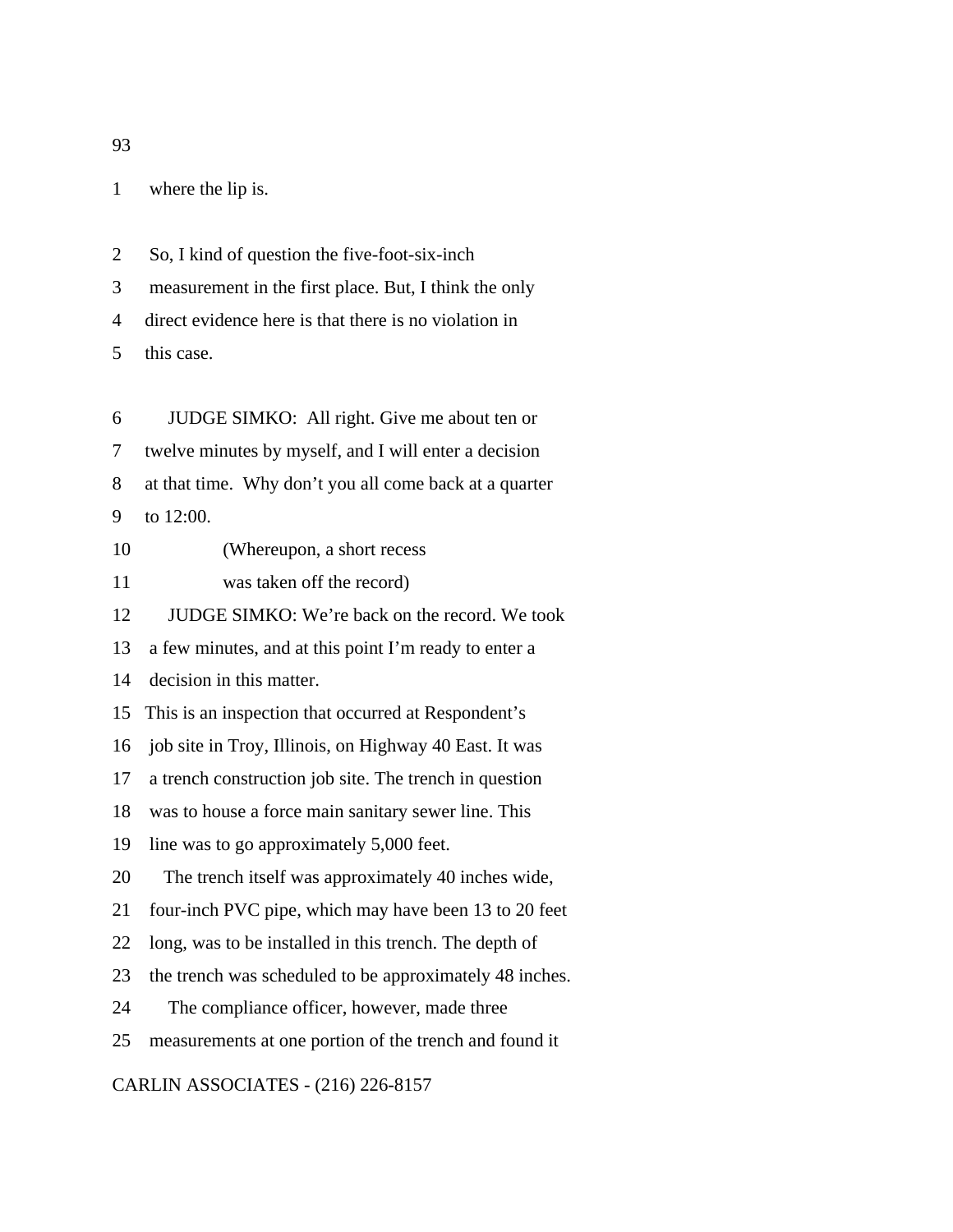1 to be varying between four and a half and five and a 2 half feet, the three various measurements. 3 At the time the inspection occurred, it was 4 sometime between 3:00 and 3:30 p.m., the end of the 5 work day, which ends at 3:30. She determined the type 6 of soil to be varying between Type-B and Type-C soil. 7 No employee was observed in the trench at the time 8 of the inspection. Since it was the end of the work 9 day, a yellow tape, as shown in Exhibit C-1, was around 10 the end of the PVC pipe in the trench. At the time of 11 the inspection, only backfilling was being performed. 12 One employee was backfilling; one operator. 13 The area in question was open approximately 50 feet 14 in length. There was no ladder in the immediate area. 15 The walls of the trench w ere basically vertical. There 16 was no sloping or shoring. 17 The issues before me involve two items: 18 One is an alleged violation of 29 CFR Section 19 1926.652(a)(1). The citations allege that the trench 20 was open from east to west, measuring four and a half 21 to five feet deep, approximately 40 inches wide, with 22 no adequate protective system in use. The sides were 23 not sloped, nor was any shoring in use in the trench. 24 For Citation 1, Item I there was a proposed penalty of 25 \$600.00.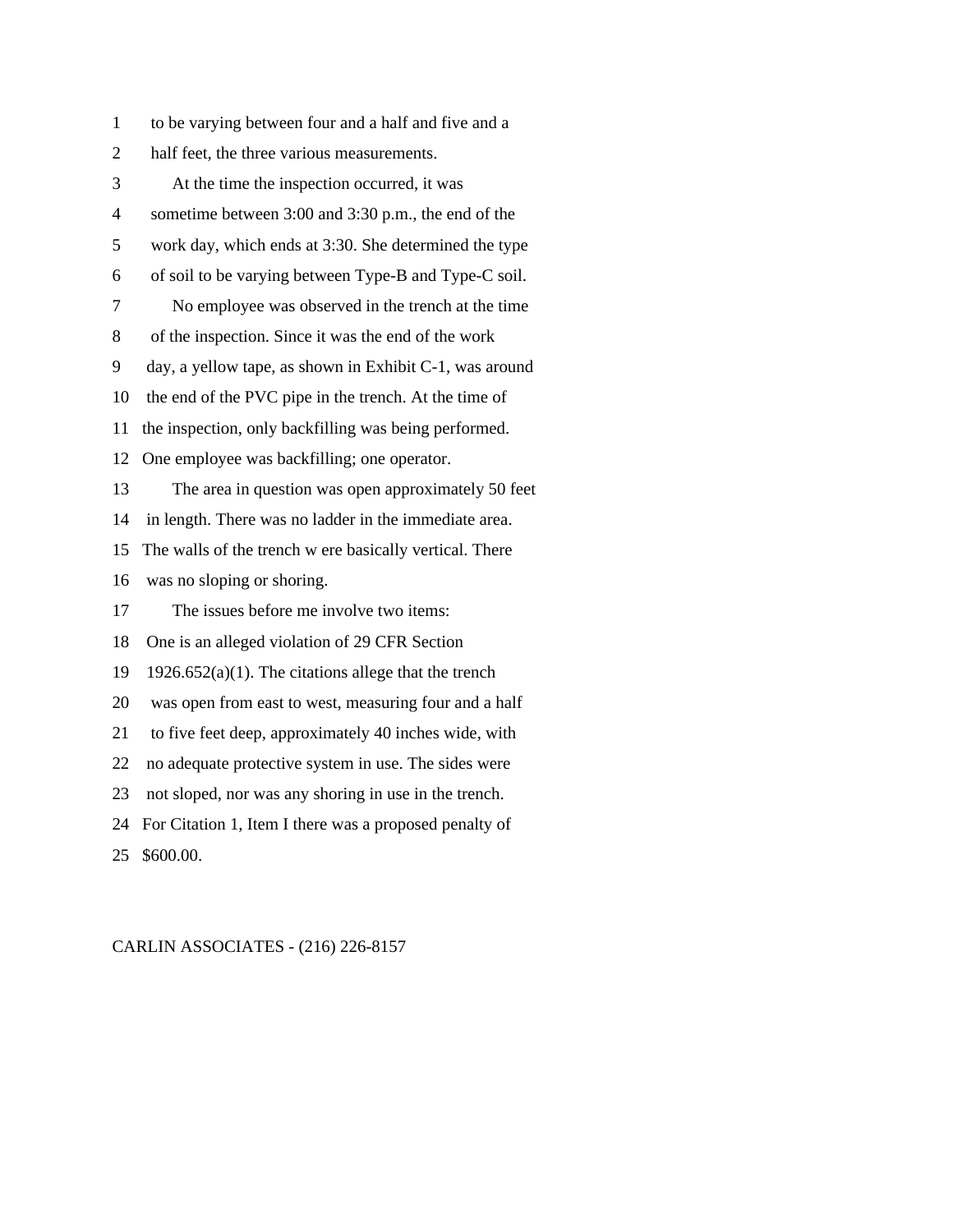- 1 Citation 2, Item 1 alleges a violation of 29 CFR
- 2 Section 1926.651 $(c)(2)$ , alleging that at the job site
- 3 where an open trench, measuring approximately 50 feet
- 4 long, and four and a half to five and a half feet deep,
- 5 and 40 inches wide had no safe means of egress
- 6 available on site, such as a ladder to enter and exit
- 7 the trench. There was no penalty proposed. This was
- 8 an alleged other violation. The first violation I
- 9 mentioned was an alleged serious violation.
- 10 Now, the burden in these cases falls on the
- 11 Secretary to prove violations of the Act.
- 12 Specifically, the Secretary must show that the standard
- 13 is applicable to the conditions; that the employer
- 14 failed to comply with the terms of the conditions; that
- 15 there was employee exposure or access to the hazard;
- 16 and that the employer had knowledge of the alleged
- 17 violation.
- 18 The first test as to applicability, I believe that
- 19 the construction standards are clearly applicable to
- 20 the trenching operation. The walls of the trench were
- 21 vertical.
- 22 We're now looking at the failure to comply with the
- 23 specific terms of the standards. This is where it gets
- 24 a little fuzzy. The walls were vertical. The
- 25 measurements by the compliance officer were basically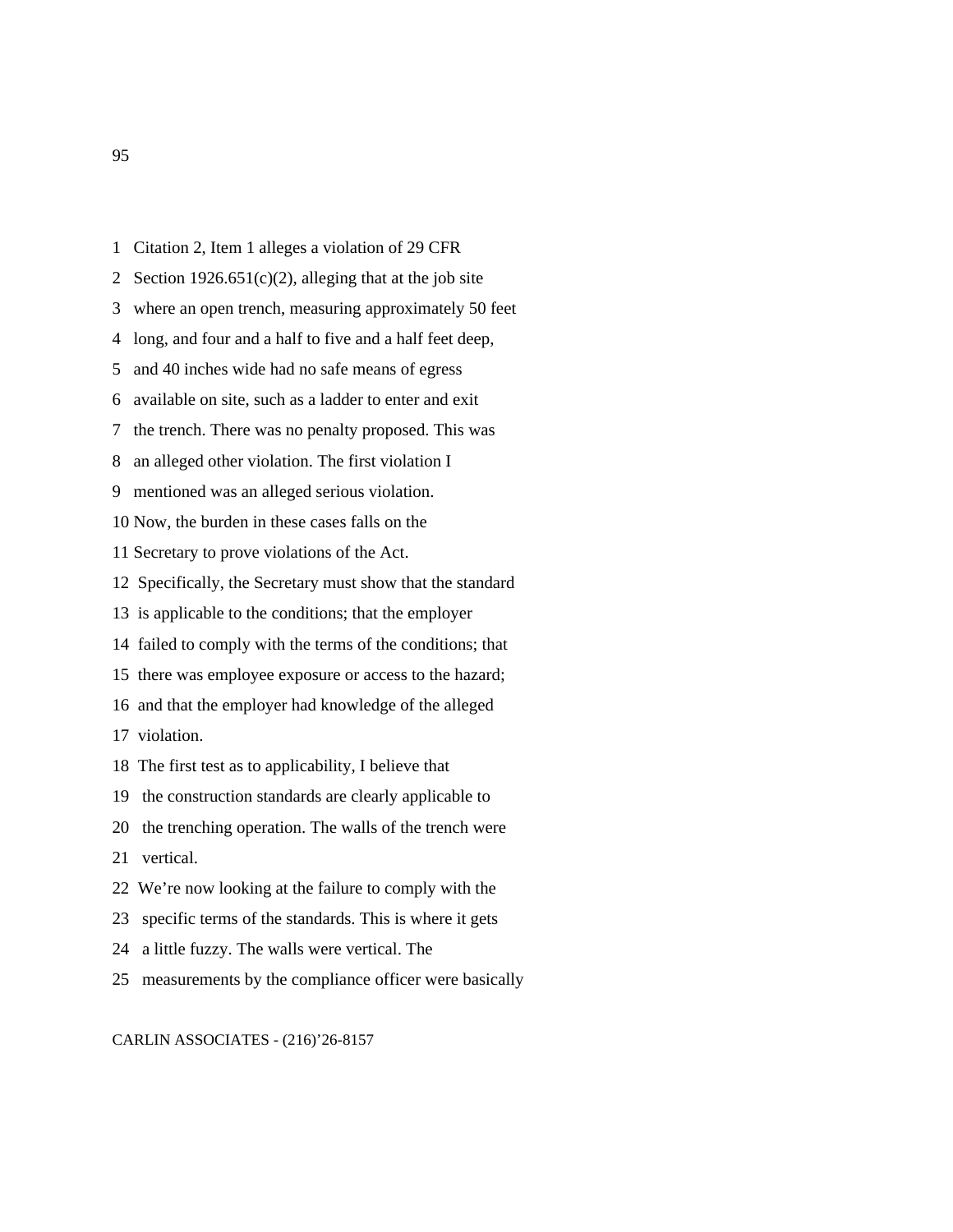- 1 undisputed. They may have been, I think the Respondent
- 2 admitted, they may have been up to five and a half feet
- 3 feet.
- 4 There is some question as to whether they varied
- 5 between 48 inches or four and a half feet or an
- 6 additional five or six inches was added by the teeth.
- 7 But, the problem area that I get into at this point is
- 8 the question of employee exposure.
- 9 During the hearing, which we've just completed, the
- 10 compliance officer testified that she saw no employees 11 in the trench.
- 12 The Respondent's president testified that there was
- 13 no reason for an employee to get into the trench; that
- 14 the job of a laborer is to measure the depth of the
- 15 trench. This is done from the ground level without the
- 16 necessity of entering the trench; that the pipefitter
- 17 puts the pipe together on the ground, belling it up on
- 18 the ground. And, then when a certain section gets
- 19 belled up, I believe, one of the operators testified
- 20 that in this instance, the pipefitter put together 60
- 21 to 80 feet of pipe on the ground and then rolled it
- 22 into the trench.
- 23 This was a forced main sanitary sewer system,
- 24 which I understand from the testimony, does not
- 25 require an employee to get into the trench to use a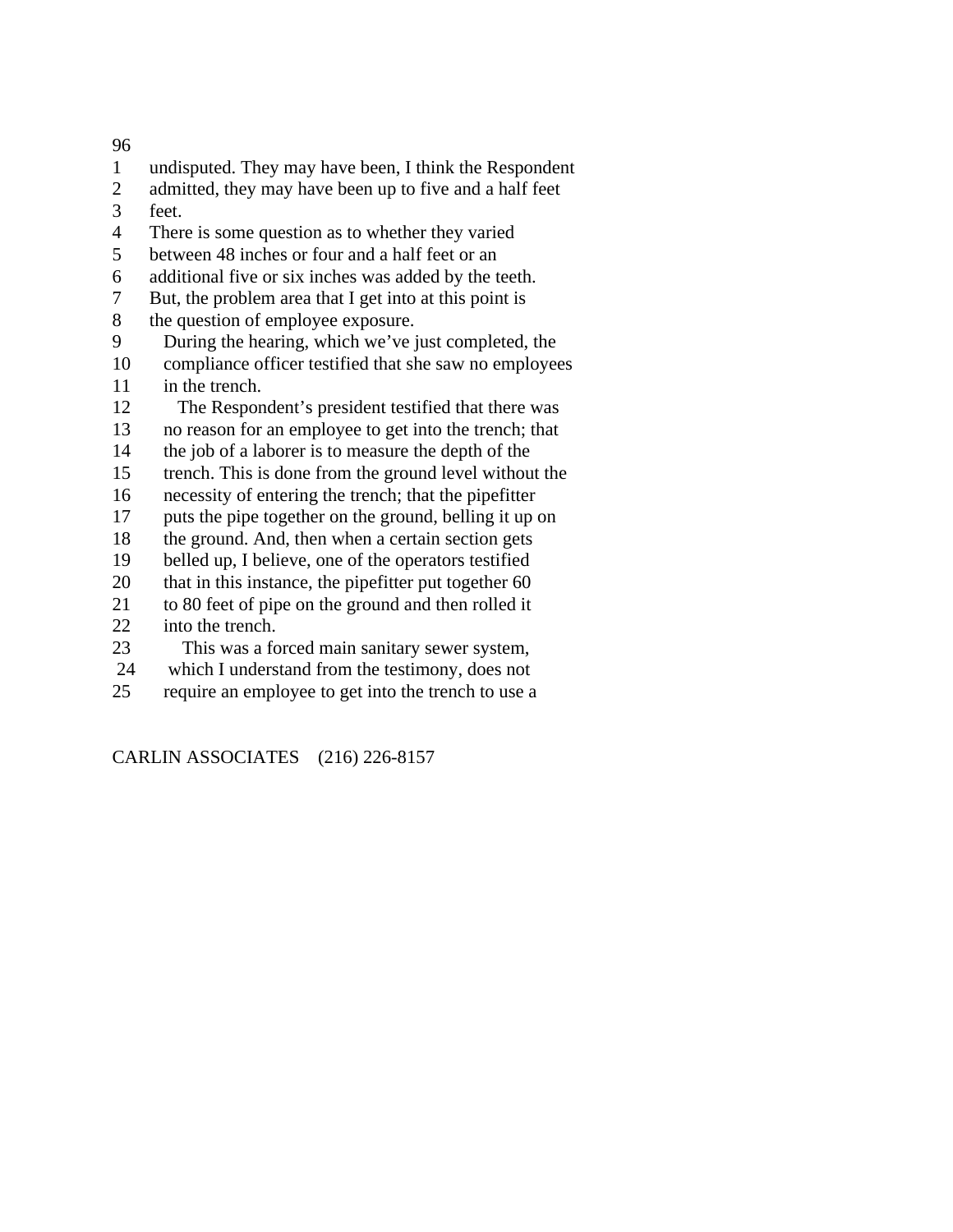1 laser or to level this trench. It can vary in level 2 because the contents of the pipe are being forced 3 through the pipe. 4 It's not a gravity based system. On a gravity 5 based system, you have to sometimes get into the 6 trench to level it up and laser it to make sure you 7 have the right slope in the drop of the pipe so the 8 gravity can carry the waste away. In a forced system 9 it can vary. 10 There was no direct testimony that an employee was 11 in the trench, or was required to get in the trench, or 12 that ever got into the trench. It may have happened on 13 some unknown day. 14 There was, however, an interview conducted by the 15 compliance officer by telephone with an individual who 16 identified himself over the phone as Mr. Derrick 17 Donato. This interview was not conducted in person. 18 The individual did not give any positive identification 19 to the compliance officer that he was who he said he 20 was. 21 He indicated that he had been a laborer on the site 22 and that it had been in the trench. He indicated at 23 the time of the interview he was not then a current 24 employee of the Company. 25 Since he was not interviewed in person, so as to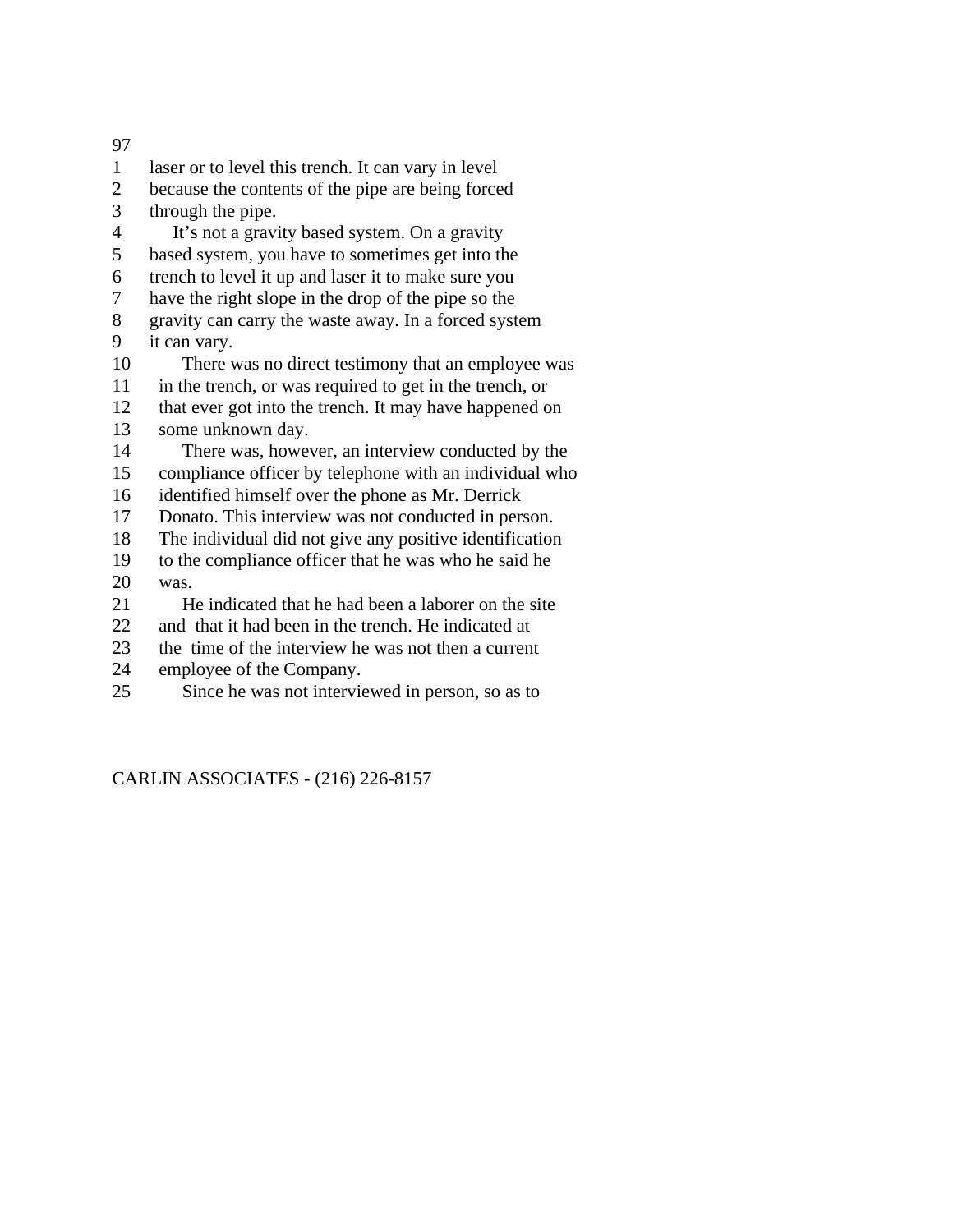- 1 give a positive identification, there was no other
- 2 positive identification given to the compliance
- 3 officer, and this individual was not a current employee
- 4 of the Company, I award this testimony no weight.
- 5 There was also testimony that on occasion, at the
- 6 beginning of the work day, if the pipe is in the trench
- 7 as shown in Exhibit C-1, an employee might need to get
- 8 into the trench to pull the pipe out of there or put an
- 9 additional pipe on it, and then pull it out of the
- 10 trench for rework and to continue the work on the 11 ground level.
- 12 The uncontroverted testimony at the hearing was
- 13 that when this is done, the sides are benched back or
- 14 sloped back. This only takes about a minute to do.
- 15 It's a small trench, so it can easily be moved back
- 16 before the employee gets into the trench.
- 17 At the time of the inspection, there was no ladder
- 18 found at the site. There were also no employees that
- 19 were getting into the trench, or getting out of the 20 trench.
- 21 There was testimony that when the work is going on,
- 22 there is a ladder available; that the ladder is often
- 23 used to mark a point on the trench where backfill is to
- 24 be done, within this 50- to 100-foot area.
- 25 Given the facts of this case -- and this is a fact